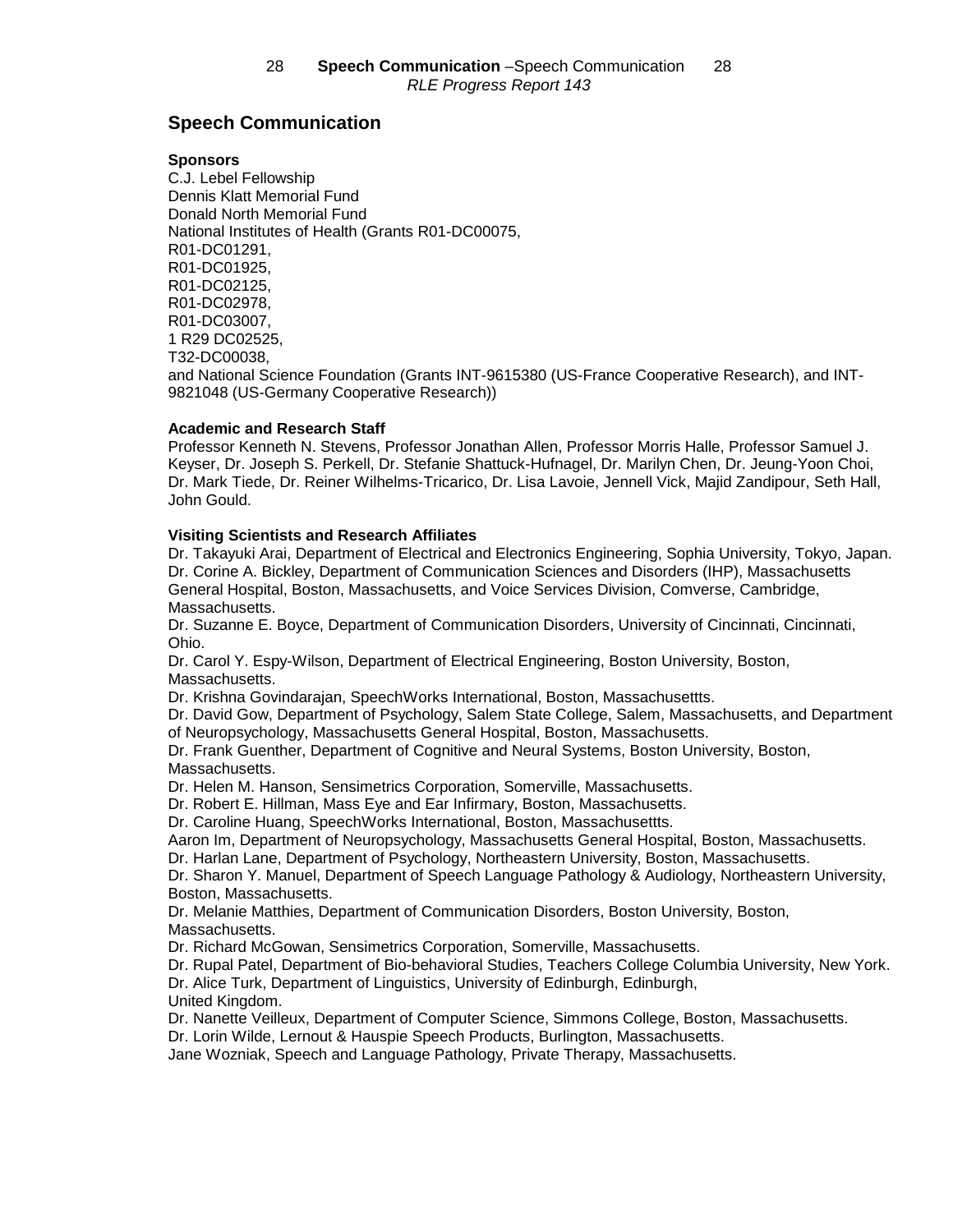#### **Graduate Students**

Lan Chen, Harold Cheyne, Laura Dilley, Heather Gunter, Andrew Howitt, Annika Karlsson-Imbrie, Roy Kim, Xiaomin Mou, Hale Ozsoy, Kelly Poort, Ariel Salomon, Janet Slifka, Jason Smith, Atiwong Suchato, Virgilio Villacorta,

#### **Undergraduate Students**

Sasha Devore, Emily Hanna, Stefan Hurwitz, Anna Khasin, Shuley Nakamura, Alice Suh, Desiree Syn, Helen Tsai, Jeremy Vogelmann,

#### **Technical and Support Staff**

Arlene E. Wint

# **1 Constraints and Strategies in Speech Production**

#### **1.1 Development of facilities**

Physiological/acoustic recording and analysis. We have completed the implementation of a new data acquisition system for our EMMA movement transducer and have begun to run experiments with subjects. We recruited 12 subjects and recorded four of them in a motor equivalence experiment. We have also run a combined movement and EMG experiment, to begin providing data for the development of computational models of speech articulations by the vocal tract. We have begun the development of multi-channel, multi-bandwidth data analysis facilities and have extracted movement and acoustic data on the initial subjects. We have had constructed a lingua-palatal pressure recording system and are in the process of integrating the system into our overall experimental setup.

Two-dimensional vocal tract modeling. We refined our 2-D physiologically based biomechanical tongue model by fine-tuning individual muscles to produce agreement with x-ray data from the subject on whom the model is based. To complete this model, we incorporated jaw rotation and translation and lip opening and protrusion, using second order systems of differential equations. The complete model was then optimized to generate subject-specific formants (F1, F2, F3, and F4) with ±7.5% error for the vowels /i/, /e/, /a/, /o/, and /u/. We ran a large number of simulations with the model and used the resulting data to approximate (±5% error) the mapping between the muscle lengths and acoustic space (Forward Model). We also developed an algorithm for the control of the 2-D model of the vocal tract. The algorithm takes as input a desired movement direction in acoustic space and converts it into a set of optimal muscle length changes appropriate for control of the biomechanical model to produce the desired acoustic change (Inverse Model). In effect, the Inverse Model calculates the pseudoinverse of the Jacobian transformation relating acoustic trajectories to motor commands.

Three-dimensional vocal-tract modeling. To obtain a finite element model of the oral anatomy, two data structures were generated using the Visible Human data set as a reference. The first is a geometrical block composition of the shape of the tongue blade and floor of the mouth, in which the model is composed of large curvilinear hexahedral blocks that can be easily subdivided for finite element mesh generation. In the second structure, each muscle is represented independently as one or several blocks with curvilinear surfaces. Fiber directions inside these blocks are obtained as tangents of curvilinear coordinate lines. This muscle block representation is independent of the first data structure. During the finite element mesh generation, the muscle representations are used for an automatic computation of muscle fiber directions for each muscle throughout the finite element mesh.

Sensorimotor Adaptation studies. To enable us to run sensorimotor adaptation studies, we have written software to perturb the speech waveform produced by a speaker when uttering the phoneme /r/ in a carrier phrase. This software decreases the dip in the third formant frequency (F3) that characterizes /r/. When fed back to the ears of a speaker so that he/she can hear his/her own productions in near-real time, this perturbation is expected to cause the speaker to produce a compensatory increase in the F3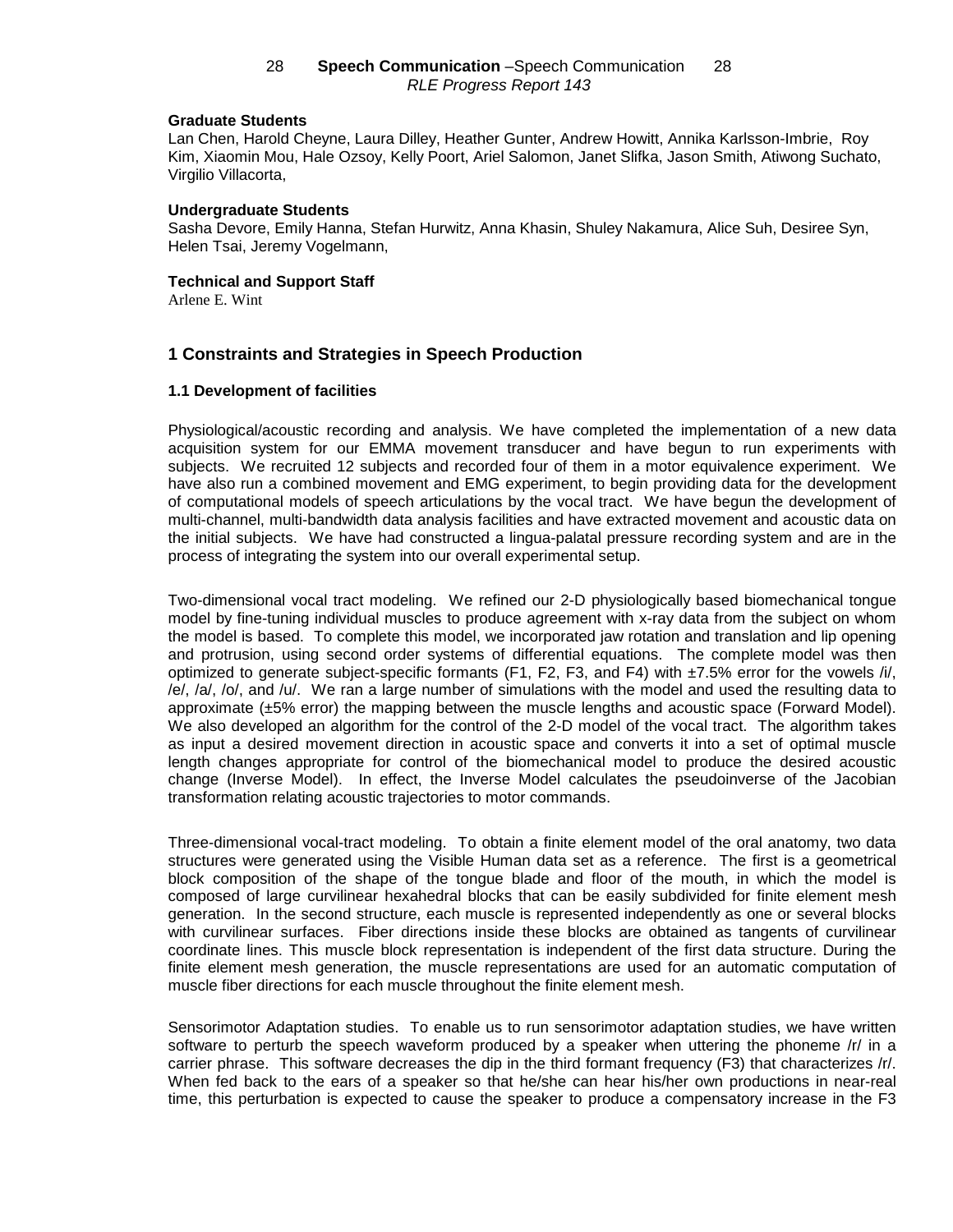dip. Work is in progress to implement a system on a DSP board for performing such transformations in nearly real time. With this system, the perturbed version of a subject's own speech signal will be fed back to the subject and we will look for articulatory adjustments to compensate for the perturbations.

# **2. The Role of Hearing in Speech: Cochlear Implant Users**

# **2.1 Rapid changes in speech production parameters in response to a change in hearing.**

The speed of changes in speech production parameters was investigated in seven cochlear implant users, in response to switching the speech processors of their implants on and off a number of times in a single experimental session. The subjects repeated short utterances many times (in semi-random order). The switches between hearing (on) and non-hearing (off) states were introduced between utterances; the number of utterances between switches was varied to minimize subject anticipation of the switches. Two normal-hearing subjects performed the same paradigm, except that the on condition consisted of hearing their own speech fed back to them over a set of headphones and the "off" condition consisted of hearing loud noise that masked their speech. Using the times of on-off or off-on switches as line-up points for averaging, the following parameters were compared across the switches: median and symmetry of sibilant spectra, and F1, F2, duration, and SPL of vowels. The speakers' vowel SPL and duration had changed by the first utterance following the switch. Changes in contrast between phonemes were less prevalent, but just as immediate. The nature and speed of these changes indicate that they are part of the same mechanism, one that attempts to maintain intelligibility in the face of changing acoustic transmission conditions.

### **2.2 Speech perception, production and intelligibility improvements in vowel-pair contrasts among adults who receive cochlear implants.**

This study investigated relations among speech perception, speech production and intelligibility in postlingually deaf adults who receive cochlear implants. Measures of the three variables for eight vowel pairs in acoustic space were gathered from eight post-lingually deaf adults pre- and post-implant. Improvements in a speaker's production, perception and intelligibility of a given vowel contrast tended to occur together. Subjects who produced vowel pairs with reduced contrast (measured by separation in the acoustic vowel space) pre-implant and who showed improvement in their perception of these contrasts (measured with a phoneme recognition test) post-implant were also found to have improved production contrasts. These enhanced production contrasts were associated with enhanced speaker intelligibility (tested with normal-hearing listeners). The results support the hypothesis that the implant users' improved speech perception was responsible, at least in part, for their improved speech production.

# **2.3 Changes in noise-masked word intelligibility of postlingually deaf adults after cochlear implantation.**

This study examined changes in word intelligibility of postlingually deaf adults after they have had extensive experience with a cochlear implant. The speech of eight postlingually deaf adults was recorded before activation of the speech processors of their cochlear implants and at six months and one year after activation. Ten listeners with normal hearing completed a word identification task while listening to each implant user's speech in noise. The percent information transmitted by the speakers in their pre- and post-activation recordings was measured for 11 English consonants and eight vowels separately. An overall improvement in word intelligibility was observed: seven of the eight speakers showed improvement in vowel intelligibility and six speakers showed improvement in consonant intelligibility. However, the intelligibility of specific consonant and vowel features varied greatly across speakers.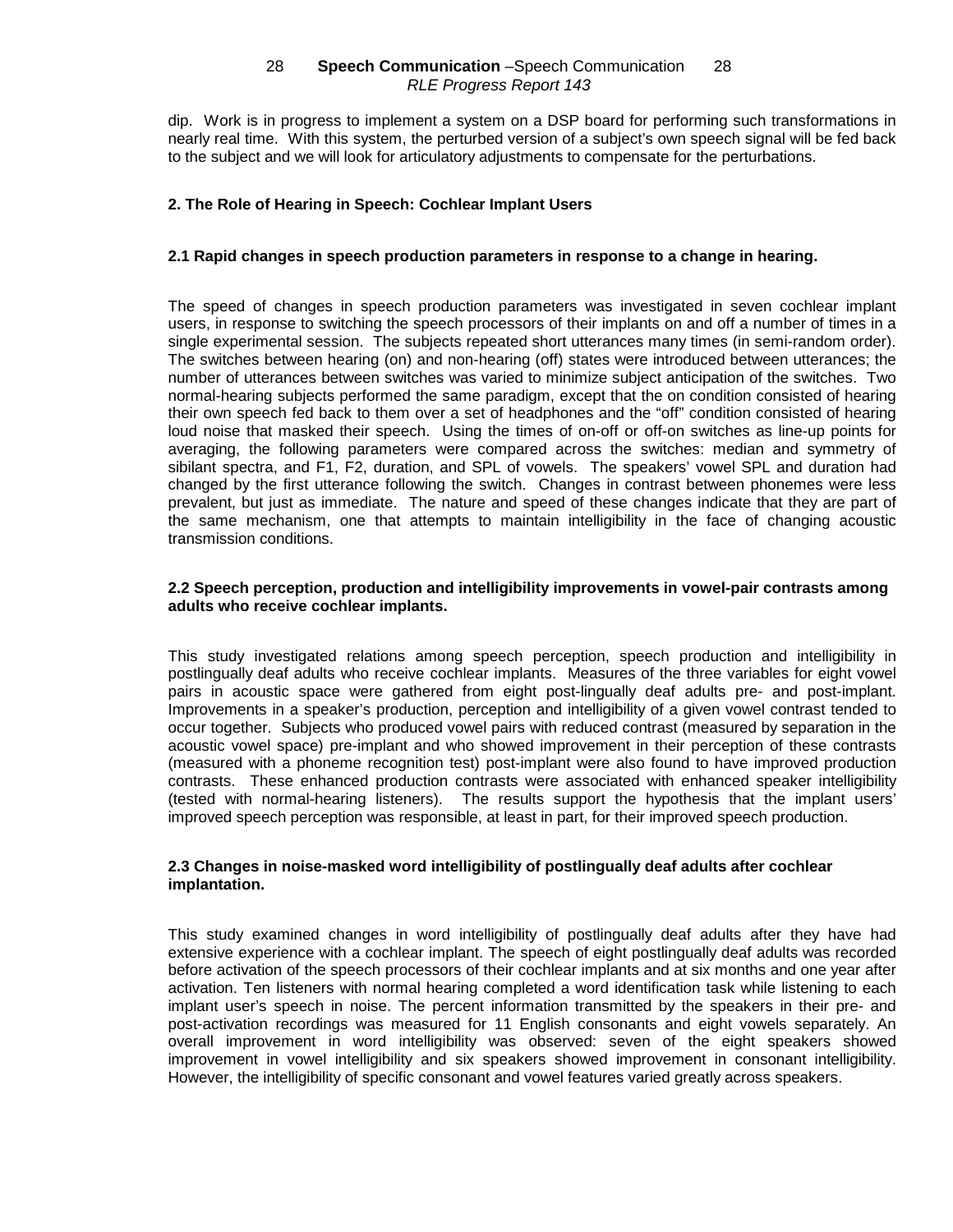## **2.4 Language-specific, hearing-related changes in vowel spaces: a preliminary study of Englishand Spanish-speaking cochlear implant users** (Done in collaboration with and partly funded by the Dept. of Otolaryngology, University of Miami Medical School.)

This study was designed to investigate the role of hearing in controlling vowel production of postlingually deafened cochlear implant (CI) users. We hypothesize that vowel production is influenced by competing demands of intelligibility for the listener and least effort for the speaker. Hearing should enable a CI user to produce vowels distinctly from one another; without hearing, the speaker may default somewhat to economy of effort, leading to reduced vowel contrasts. Furthermore, speakers may need to produce vowels more distinctly from one another in a language with a relatively "crowded" vowel space, such as American English, than in a language with relatively few vowels, such as Spanish. Thus, when switching between hearing and non-hearing states, English speakers may show this hypothesized tradeoff between vowel distinctness and least effort, while Spanish speakers may not. Spanish speakers, whose vowel regions have centers that are further apart, may, when hearing is available, place less weight on distinctness than English speakers, allowing for more influence of least effort. When hearing is not available to the Spanish speakers, they will continue to use a strategy dominated by least effort. Therefore, this experiment was to test the prediction that there will be a reduction of average vowel spacing (AVS – average inter-vowel distance in the F1-F2 plane) with interrupted hearing for Englishspeaking CI users, but less systematic change in AVS for Spanish CI users. Vowel productions of seven English- and seven Spanish-speaking CI users were recorded when their implant speech processors were on and when they were off. AVS was consistently larger for the English speakers with hearing than without hearing. The direction of AVS change was more variable for the Spanish speakers, within and between subjects. Considered as a group, the English speakers reduced AVS and the Spanish speakers did not. Thus the prediction is upheld, and overall, the results illustrate a possible trade-off between the distinctness of acoustic goals and economy of effort.

# **2.5 Effects of cochlear implants on the production, perception, and intelligibility of the liquids /r/ and /l/**

Speech production, perceptual testing and speech intelligibility data for /r/ and /l/ were obtained from eight postlingually deaf adults, pre- and post cochlear implant (CI). Formant transition analysis for the CI speakers and two speakers with normal hearing indicated that /r/ and /l/ could be reliably differentiated by the extent of the F3 transition and the distance in Hz between F2 and F3 at the consonant-vowel boundary. Speakers who had a limited contrast between /r/ and /l/ pre-cochlear implant and who showed improvement in their perception of these consonants with prosthetic hearing were found to demonstrate greatly improved production of /r/ and /l/ six months post-CI. The speech production changes noted in the acoustic analyses were corroborated by intelligibility improvements in the post-CI speech, as measured with a panel of normal-hearing listeners.

# **2.6 Changes in voice production with hearing loss**

This study explored the effect of postlingually acquired deafness on voice parameters using longitudinal voice production data from subjects who have cochlear implants (CI) or Neurofibromatosis II (NF2). CI subjects were recorded pre-implant and up to two years post-implant. The NF2 subjects had unilateral profound deafness due to tumor surgery prior to the beginning of the study, with significant residual hearing in their other ear. During the study, three of the NF2 subjects became profoundly deaf due to surgery to remove acoustic neuromas on their previously unaffected sides, and two of these subjects received auditory brainstem implants (ABI). Voice analyses included SPL, F0, peak and average airflow, and intra-oral pressure measures. Results from the cochlear-implant subjects and NF2 subjects were compared with normative values. The most significant changes due to hearing status were found for the three speakers with NF2 who had become profoundly deaf. When deaf subjects were asked to produce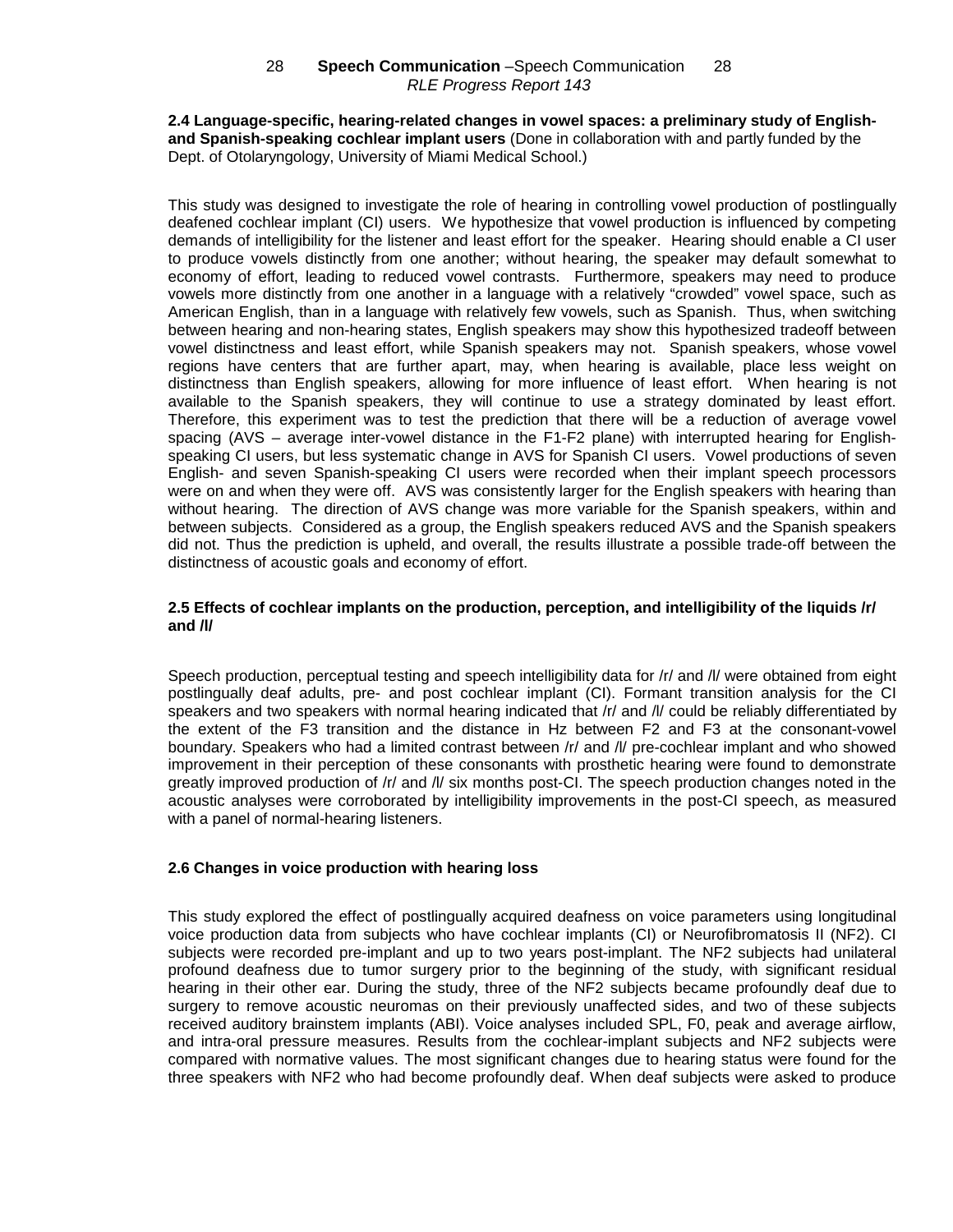loud voice speech, results were widely variable, suggesting that this was a difficult task without access to auditory feedback.

# **3 Models for Lexical Access**

## **3.1 Enhancement and gestural overlap as sources of variability in speech production**

When an utterance is planned by a speaker, it is generally assumed that the sequence of words is stored in a planning stage in the form of sequences of phonological segments, each of which consists of an array of binary distinctive features. The speaker's task is to convert this discrete linguistic description into a set of continuous motor commands or gestures of the respiratory, laryngeal, and articulatory structures. The movements of these structures ultimately result in the generation of sound in the vocal tract and the radiation of this sound from the mouth and/or nose.

The distinctive features in the planning stage are drawn from a universal inventory of features; a given language selects a subset of these features to define the contrasts in the language. Each feature provides a sketch of the articulatory actions that are used to implement the feature. The features are of two kinds: articulator-free features that specify a general articulatory actions, such as making a consonantal constriction in the vocal tract, and articulator-bound features that specify which articulators are to be manipulated and how they are to be positioned. Associated with each feature there are basic acoustic correlates that define the perceptual contrast for that feature.

In the process of transforming the (invariant) linguistically specified planning stage to a sound output, two kinds of variability can be introduced. One of these, which we call enhancement, occurs when, for a given feature in a particular phonetic environment, the acoustic and perceptual contrast provided by the basic acoustic correlates for the feature is weak. Additional articulatory actions are then recruited to enhance this contrast. This enhancement is intended to strengthen the defining acoustic attribute for the feature, and it may also introduce additional acoustic cues that a listener can use to identify the feature. Thus the inventory of acoustic cues that are available to identify a feature may depend on the context in which the feature occurs, and consequently there is variability in the mapping from sound to underlying features.

A second source of variability in the acoustic speech signal arises because the gestures used to implement the features for adjacent segments may overlap. This overlap can obscure some of the acoustic cues for the features. An example is the sequence "up to", in which the closure for /t/ overlaps with the release for /p/, so that there is no direct evidence in the sound for these two articulatory events. It appears, however, that if an enhancing gesture is introduced for a particular feature, acoustic evidence for this gesture is never eliminated as a consequence of gestural overlap. However, elimination of a basic acoustic correlate for a feature through gestural overlap can occur if evidence for the feature is available through enhancing gestures. The general principle, then, is that acoustic evidence for a distinctive feature is never eliminated, but this evidence may appear in a form different from the form predicted from the basic acoustic correlates of the feature.

As we develop and implement a model for human lexical access from running speech, we expect to test the validity of this view of variability in speech.

## **3.2 Identification of vowel landmarks**

An initial speech processing step in our proposed model for lexical access is the detection of several classes of acoustic landmarks: peaks in low-frequency amplitude for vowels, minima in low-frequency amplitude (without abrupt discontinuities) for glides, and spectral discontinuities at closures and releases for consonants. These landmarks indicate the presence of underlying vowel, consonant, and glide segments, and specify regions where acoustic analysis should be concentrated to identify articulatorbound distinctive features for these segments. Initial versions of landmark detectors for consonants and glides have been developed and evaluated some years ago, and a landmark detector for vowels has now been completed. Analysis of vowels in a large database of sentences has shown that about 6 percent of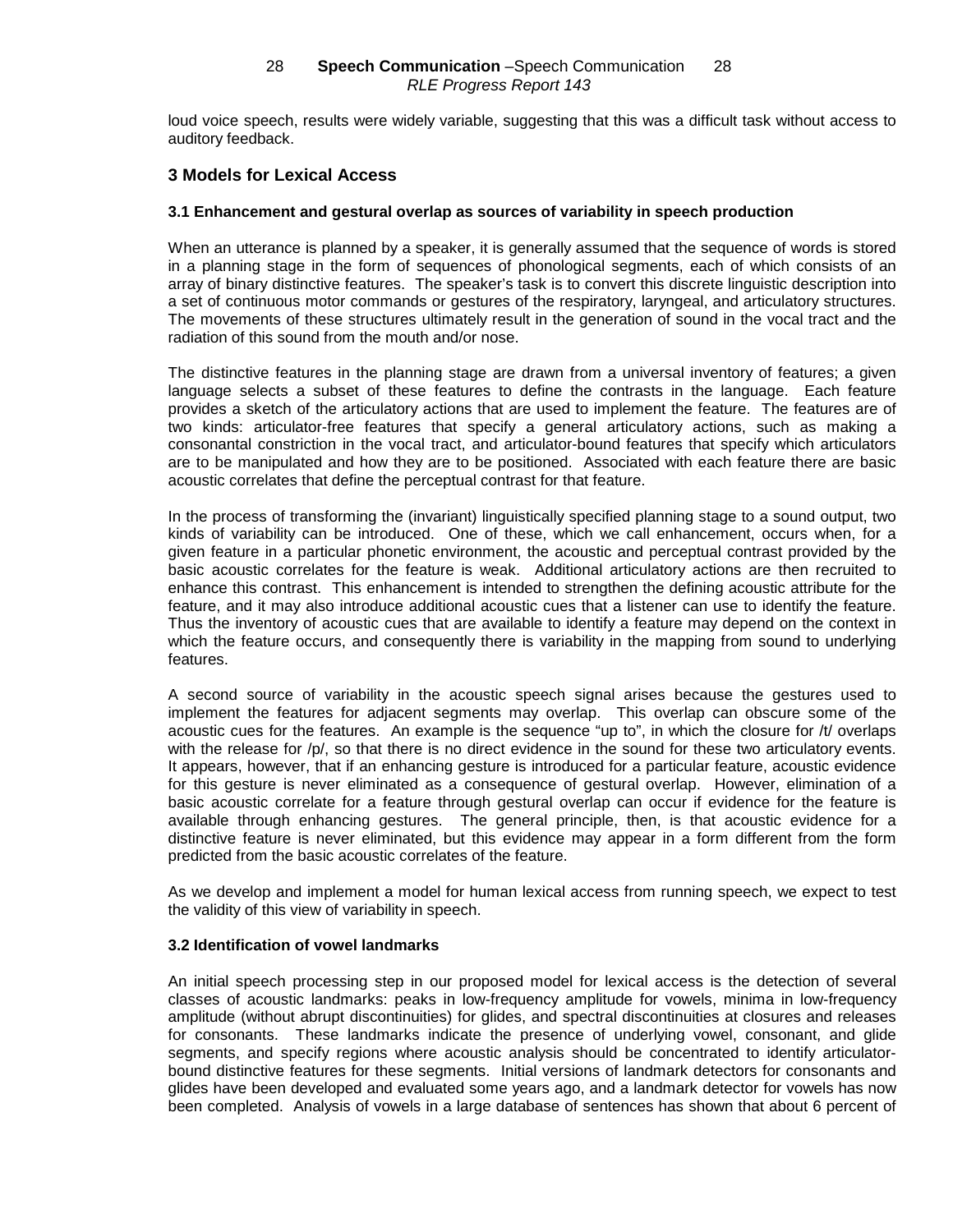vowels do not exhibit a peak in low-frequency amplitude, indicating that a vowel detector based on this simple acoustic property will fail to detect these vowels. The current vowel detector is based on a peakpicking technique, using a recursive convex hull algorithm. Three acoustic cues (peak-to-dip depth, duration, and level) were combined using a multilayer perceptron with two hidden units. The perceptron was trained by matching nuclei derived from a labeled database. The final error rate for the vowel detector was about 12 percent, with about 3.5 percent insertions and 8.5 percent deletions (i.e., slightly greater than the 6 percent of vowels without peaks). Most of the deletions were from abutting vowels, with the second vowel being reduced. Further more refined analysis of other acoustic parameters will be necessary to detect the presence of these deleted vowels and to detect that an erroneous insertion is not a separate vowel.

# **4 Prosodic Influences on Phonetic Variation**

In addition to work on a model of human analysis of speech signals for lexical access, our progress in the past year included a) development of a conceptual model of phonological encoding, based on observations of patterns of surface phonetic variation in word form as well as speech error data, b) determination of phonological differences between monosyllabic function words and other word categories of American English which may be related to their tendency toward severe phonetic modification in context, and c) demonstration of progressive lengthening from the onset to the coda of a phrase-final syllable. These lines of research are consistent with the hypothesis that articulatory patterns preserve (and in some cases enhance) acoustic cues to the underlying distinctive contrasts that define word forms. Results support the hypothesis that the seemingly unsystematic variation which we observe in the surface phonetic forms of words across contexts is systematically governed, at least in part, by the same prosodic structure that specifies the suprasegmental aspects of an utterance, such as its intonation and timing.

a) The conceptual model of phonological encoding (in collaboration with P. Keating of UCLA) contrasts with existing models in its focus on i) the top-down construction of a prosodic framework for the utterance, ii) retrieval of various aspects of word-form information, such as metrical structure (number of syllables and stress pattern) and segmental information, only as they are needed for computation of the prosodic representation, and iii) the need to account for the systematic variation in word forms across different segmental and prosodic contexts. In this model, construction of the prosodic framework initially maps the surface syntactic structure of the sentence onto constituents of the prosodic hierarchy (e.g., the utterance, intonational phrase, phonological phrase, prosodic word etc.) This initial representation is subsequently restructured on the basis of non-grammatical information, such as the length of each constituent (provided by the metrical information retrieved from the lexicon for each word) and the speaking rate. Only after this restructuring is the segmental information about the words retrieved. Finally, the segmental and prosodic specifications of the utterance are integrated into parameter values that govern the timing and amplitude of the distinctive-feature-specified articulatory gestures.

This model provides an account of sound-level phenomena which involve more than one word, such as cross-word-boundary assimilations, exchange errors, effects of constituent length on phrasing etc., as well as for the increasingly-well-documented effect of hierarchical prosodic constituent structure on phonetic variation. It also accounts for the process of translating the abstract categories of phonemes and distinctive features (which distinguish words in the lexicon) to quantitative articulatory specifications in terms of continuous-valued timing and constriction-degree parameters (which control the vocal tract). Ongoing testing of the model with speech error data and acoustic analysis of the nature of surface phonetic variation continues in our laboratory.

b) The special phonological characteristics of monosyllabic function words in American English were analyzed using the Brown corpus of more than 1 million words of text which is labeled for the syntactic class of each word in context. Content words (i.e. members of the open syntactic classes of Nouns, Verbs, Adjectives, and Adverbs formed with the –ly suffix) were compared with function words (i.e. members of the closed syntactic classes such as Articles, Conjunctions, Prepositions, Particles, Pronouns, etc.). The phonological structure of function words differs from that of content words in that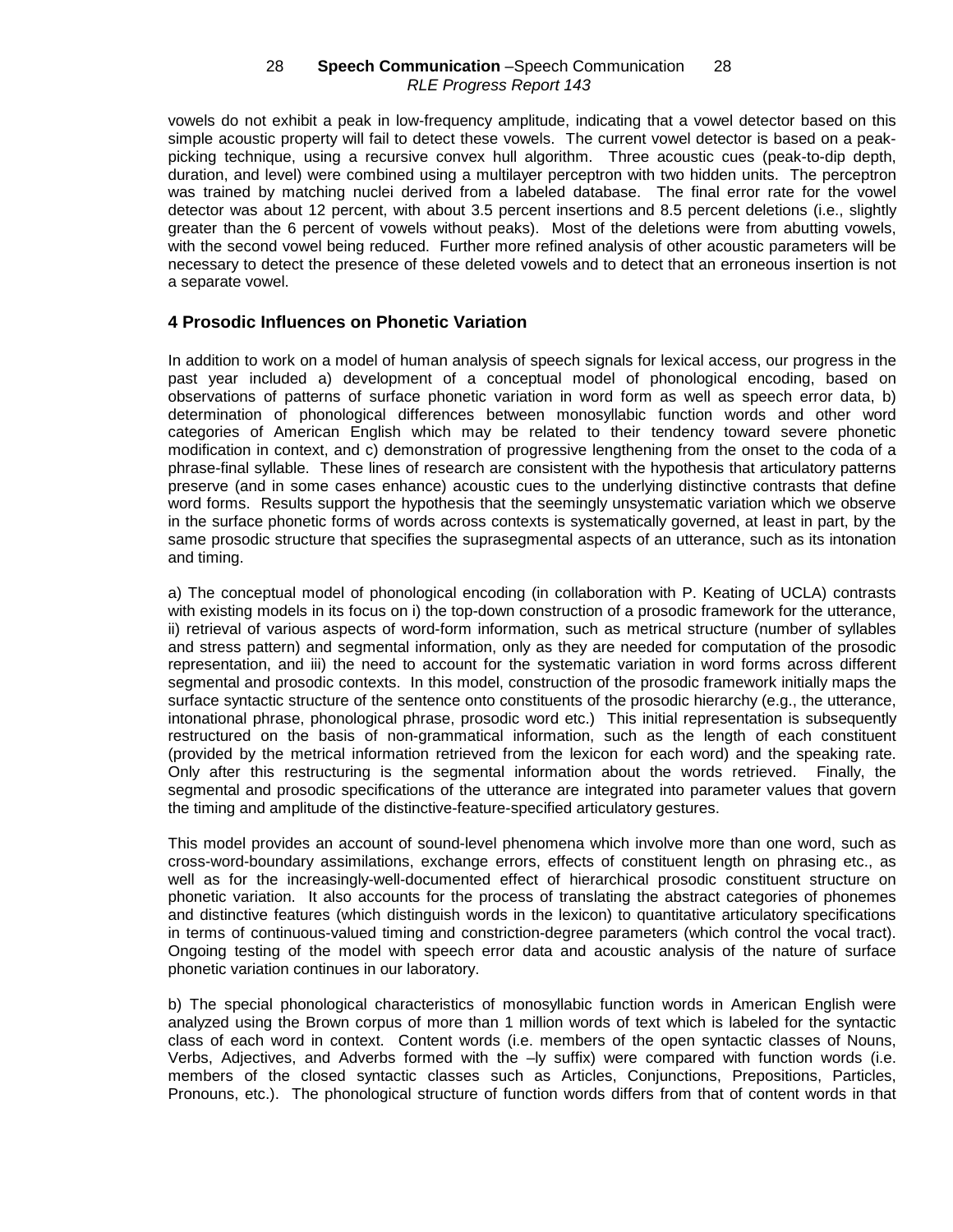function words are more likely (1) to be monosyllabic, (2) to begin with a vowel, and, if they begin with a consonant, (3) to begin with a more sonorant consonant than do content words. These findings hold for both the lexicon (where each word is represented only once) and in the corpus (where the high frequency of the function words exacerbated the content word/function word differences). We suggest that the more impoverished syllable structure and more sonorant consonantal inventory of function words may be related to their renowned susceptibility to extreme phonetic modification and reduction in connected speech, as in e.g., 'Whyncha' for 'Why don't you'.

c) Progressive lengthening from the onset to the coda of a phrase-final syllable was found for American English, in spoken sentences which contrast the placement of utterance-internal phrase boundaries, e.g. after 'Maine' in 'Please say Maine, or Duke and Rice will play', but after 'Duke' in 'Please say Maine or Duke, and Rice will play'. Direct comparison of durations in pre-boundary vs. non-preboundary conditions showed that the onset consonant increased only negligibly in duration, the vowel increased somewhat and the final consonant increased the most. This progressive lengthening in the final syllable of an utterance-internal intonational phrase extends our understanding of the effects of prosodic structure on the realization of the segmental contrasts which specify the words of an utterance.

# **5 Studies of Normal Speech Production**

## **5.1 Speaker characteristics, longitudinal change, and acoustic cues for distinctive features**

A database of citation-form consonant-vowel-consonant utterances was collected some years ago from three speakers. The speakers recorded the utterances on two occasions 30 years apart. An initial motivation for examining these recordings was to observe some of the ways in which the acoustic characteristics of a speaker's utterances can change over this 30-year period. As the analysis of the recordings has proceeded, two other uses of the material have emerged. The recordings can help to characterize what aspects of a speaker's speech production remain constant over the years; i.e., what aspects characterize a particular speaker in spite of possible significant changes in other aspects. A second use of the material is to gain insight into the acoustic attributes associated with particular phonemic features that remain in spite of speaker differences and in spite of changes in characteristics of particular speakers with aging.

A case study of the data has examined the age-related changes that occur in the spectrum of the glottal source during phonation and the changes in the spectra of the noise bursts that occur at the release of obstruent stop consonants. The production mechanisms that influence the glottal source spectrum would appear to be the result of changes in laryngeal physiology, whereas it is expected that turbulence noise at a consonant release should be determined primarily by movements of supralaryngeal structures. Thus one might expect age-related changes in these two attributes of speech production to be independent. An alternative view, however, is that a listener (and a speaker) assesses the acoustic attributes for a particular stop-consonant place of articulation in relation to the acoustic spectrum of an adjacent vowel. In such a view, a speaker who exhibits an age-related change in the glottal source spectrum during vowels might be expected to modify the production of consonant releases in order to produce a spectrum that bears an appropriate relation to vowels generated with the modified glottal source. Thus the data can be used to determine whether the place-of-articulation acoustic cues provided by a noise burst should be assessed in relation to the acoustics of the glottal source for the adjacent vowel. Such a view would predict a close relation between age-related changes in the glottal source for vowels and the noise source for stop consonants.

Of the three speakers who generated the database, two showed a significant increase in the highfrequency "tilt" of the glottal source spectrum over the 30-year period, and one did not. The two speakers who show a change in the glottal source spectrum exhibit corresponding changes in the spectrum of the turbulence noise spectrum for the burst for alveolar and labial stop consonants. This result suggests that those speakers who showed an increase in the slope of their glottal source spectrum adjusted the spectra of their stop-consonant bursts in a direction that compensated at least partially for the changed vowel spectra. That is, the speakers adapted their production of the stop consonants to their age-related changes in the glottal source for vowels.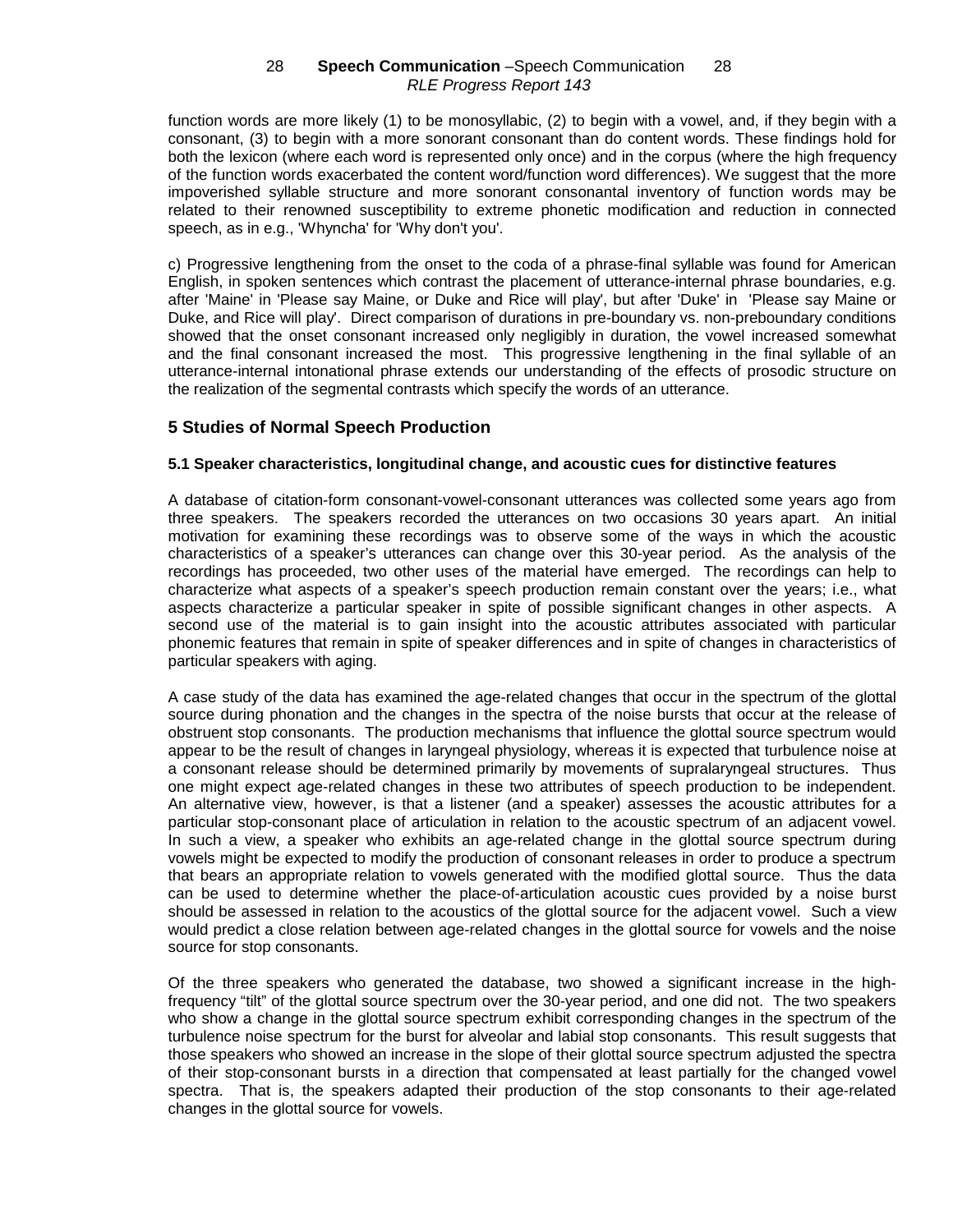# **5.2 Respiration and prosody in speech production**

The aim of this research on respiration in speech production has been to quantify some of the constraints that the respiratory system imposes on the acoustic properties of the beginnings and ends of phrases and in the vicinity of pauses within a phrase. Data on pressures, flows, and lung volume during a number of utterances by several speakers have been obtained in collaboration with the Voice Laboratory at the Massachusetts Eye and Ear Infirmary in Boston. These data, combined with calibration runs for the speakers, have provided estimates of the contributions of the active inspiratory and expiratory forces and of the relaxation forces of the chest wall in determining the time variation of pleural pressure as lung volume decreases during an utterance. The data from pressures and flows also permit estimates of the cross-sectional area of the glottal opening. The data show that an utterance is usually initiated near the end of an inspiration, while the inspiratory forces are still active, but there is a rapid transition from inspiratory effort to forces resulting from chest wall relaxation. Near the termination of an utterance, the expiratory forces are active, but there is usually a gradual drop in the lung pressure, and the estimated glottal area can show as much as a threefold increase relative to the average area for normal phonation. As the pressure drops near the end of phonation, irregular glottal vibration is often observed. If a pause is inserted during a longer phrase, it is usually implemented by a drop in pressure to 2-3 cm  $H_2O$ , with this drop occupying a time interval of about 300 milliseconds. Lung volume changes during such a pause are minimal. The changes in acoustic amplitude and glottal source spectrum in the vicinity of these boundary events can be explained in terms of these observations of respiratory actions. One application of this research is to develop improved procedures for the machine synthesis of utterance beginnings, endings, and pauses.

# **Publications**

## **Journal Articles, Published**

Chen, M.Y., K.N. Stevens, H.-K. Kuo and H. Chen. "Contributions of the Study of Disordered Speech to Speech Production Models." J. Phonetics 28: 303-312 (2000).

Matthies, M., Perrier, P., Perkell, J. and Zandipour, M. Variation in Coarticulation with Changes in Clarity and Rate." J. Speech, Lang. Hear. Res. 44: 340-353 (2001).

Perkell, J., F. Guenther, H. Lane, M. Matthies, P.Perrier, J.Vick, R. Wilhelms-Tricarico, and M. Zandipour. "A Theory of Speech Motor Control and Supporting Data from Speakers with Normal Hearing and with Profound Hearing Loss." J. Phonetics 28: 233-372 (2000).

Stevens, K.N. "Diverse Acoustic Cues at Consonantal Landmarks." Phonetica 57: 139-151 (2000).

Stevens, K.N. "Recognition of Continuous Speech Requires Top-Down Processing." Brain and Behavioral Sciences 23: 348 (2000).

Stevens, K.N. "The Properties of the Vocal-Tract Walls Help to Shape Several Phonetic Distinctions in Language." In Travaux du Cercle Linguistique de Copenhague, Vol. XXXI: 285-297 (2001).

### **Journal Articles, Accepted for Publication**

Turk, A.E., and S. Shattuck-Hufnagel. "Word-Boundary-Related Duration Patterns in English." J.Phonetics, Forthcoming.

#### **Journal Articles, Submitted for Publication**

Chen, H. and K.N. Stevens. "An Acoustical Study of the Fricative /s/ in the Speech of Individuals with Dysarthria," submitted to J. Speech, Language, and Hearing Research.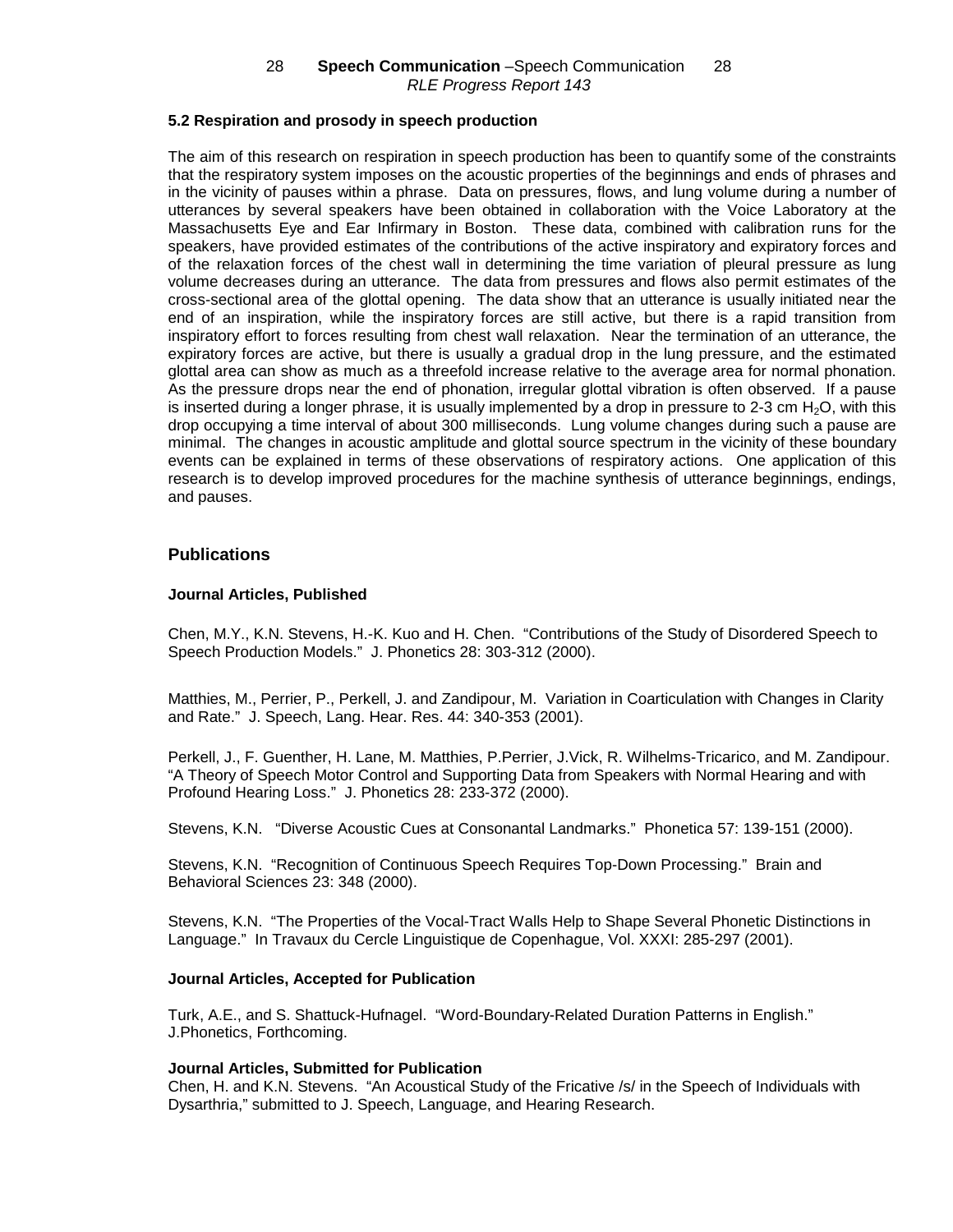Gould, J., H. Lane, J. Perkell, J. Vick, M. Matthies, and M. Zandipour. "Changes in the Intelligibility of Postlingually Deaf Adults after Cochlear Implantation," submitted to Ear and Hearing.

Hanson, H.M., K.N. Stevens, H.-K. Kuo, M.Y. Chen, and J. Slifka. "Towards Models of Phonation," submitted to J. Phonetics.

Kwong, K.W. and K.N. Stevens. "On the Voiced-Voiceless Distinction for Writer/Rider," submitted to J. Phonetics.

Lane, H., M.L. Matthies, J.S. Perkell, J. Vick, and M. Zandipour. "The Effects of Changes in Hearing Status in Cochlear Implant Users on the Acoustic Vowel Space and Coarticulation," submitted to J. Speech. Lang. Hear. Res.

Matthies, M., P. Perrier, J. Perkell, and M. Zandipour. "Variation in Speech Movement Kinematics and Temporal Patterns of Coarticulation with Changes in Clarity and Rate," submitted to J. Speech, Lang. Hear. Res.

Matthies, M., J. Vick, J. Perkell, H. Lane, M. Zandipour, and J. Gould. "Effects of Cochlear Implants on the Speech Production, Perception, and Intelligibility of the Liquids /r/ and /l/," submitted to J. Speech, Lang. Hear. Res.

Perkell, J., W. Numa, J. Vick, H. Lane, T. Balkany, and J. Gould. "Language-Specific, Hearing-Related Changes in Vowel Spaces: A Preliminary Study of English- and Spanish-Speaking Cochlear Implant Users," submitted to Ear and Hearing.

Perkell, J., M. Zandipour, J. Vick, M. Matthies, H. Lane, and J. Gould. "Rapid Changes in Speech Production Parameters in Response to a Change in Hearing, " submitted to J. Phonetics.

Vick, J., H. Lane, J. Perkell, M. Matthies, J. Gould, and M. Zandipour. "Speech Perception, Production and Intelligibility Improvements in Vowel-Pair Contrasts in Adults who Receive Cochlear Implants," submitted to J. Speech, Lang. Hear. Res.

Perkell, J.S., and F.H. Guenther. "Speech Motor Control: Acoustic Goals, Saturation Effects, Auditory Feedback and Internal Models," submitted to J. Phonetics.

Stevens, K.N. "Toward a Model for Lexical Access Based on Acoustic Landmarks and Distinctive Features," submitted to J. Acoust. Soc. Am.

#### **Book/Chapters in Books**

Shattuck-Hufnagel, S. "Phrase-level Phonology in Speech Production Planning: Evidence for the Role of Prosodic Structure." In Prosody: Theory and Experiment: Studies presented to Gosta Bruce. Ed. Merle Horne. Stockholm:Kluwer, 2000.

Keyser, S.J. and K.N. Stevens. "Enhancement Revisited." In Ken Hale: A Life in Language. Ed. M. Kenstowic. Cambridge MA: MIT Press, 271-291, 2001.

#### **Meeting Papers, Presented**

Matthies, M., J. Perkell, J. Vick, and M. Zandipour, "Cochlear-Implant Effects on Sibilants." Paper presented at the Acoustical Society of America Meeting, Newport Beach, California, December 3-8, 2000.

Perkell, J.S., and F.H. Guenther, "A Model of Speech Motor Control and Supporting Data: Influences of Quantal Effects." Invited Paper presented at the Acoustical Society of America Meeting, Newport Beach, California, December 3-8, 2000.